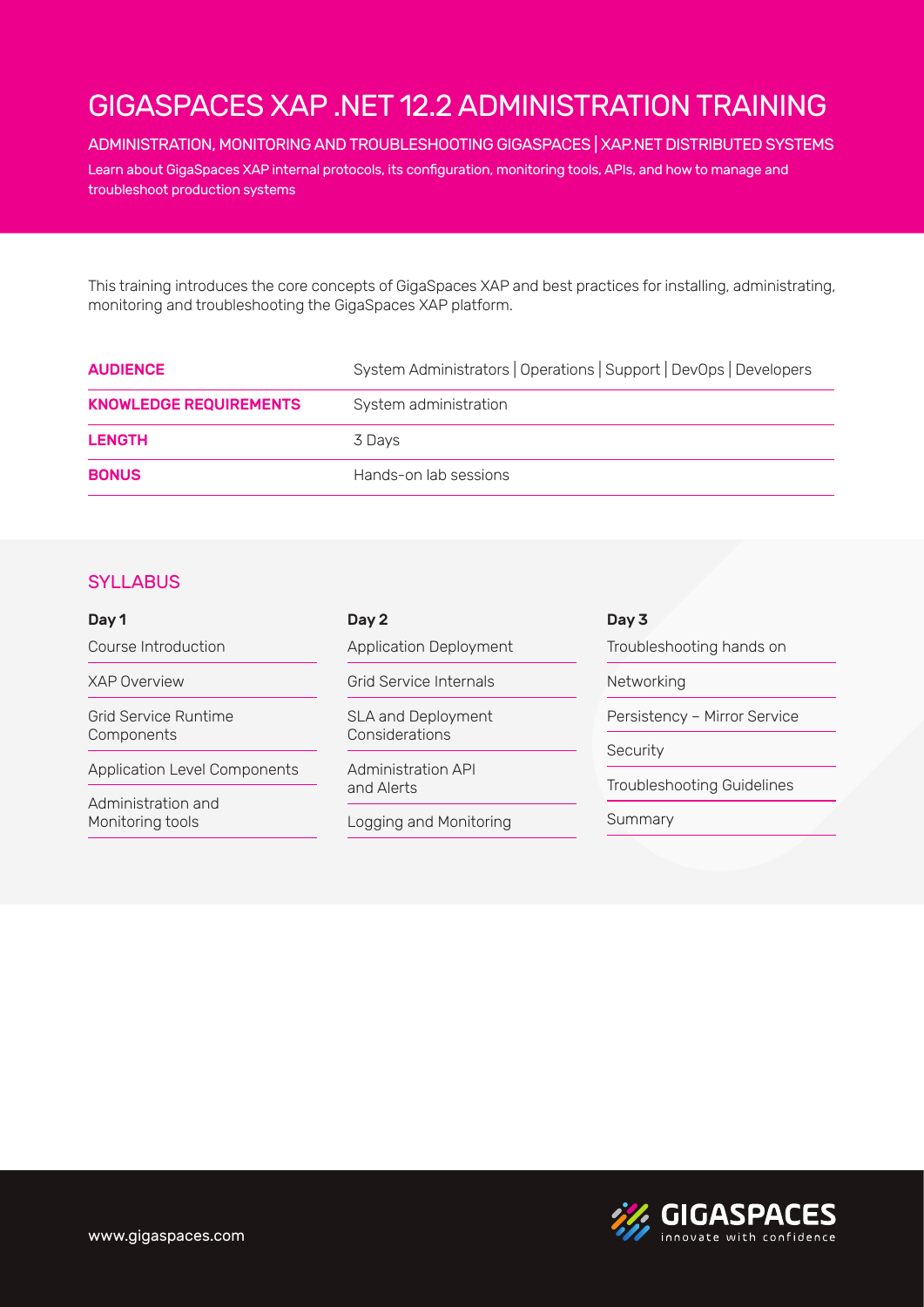# HARDWARE AND SOFTWARE REQUIREMENTS

### **Computer Requirements**

- . RAM: minimum 4 GB of RAM required for exercises and platform to operate.
- Disk Space: At least 4 GB of free disk space
- Wireless Internet connection (recommended)
- Admin privileges are required to install XAP.NET

### **Supported Operating Systems**

• Windows 7 64 bit only / windows 8 64 bit only / windows 10 64 bit only

### **Additional Software Requirements**

- PDF Reader
- $\cdot$  NET 4.0 or NET 4.5
- Administration rights in order to
	- Install .msi files (GigaSpaces XAP and MySQL)
	- Use USB keys (Disk on keys) and copy the courseware to c: drive
	- Configure system environment variables

### **Classroom HW requirements**

- Projector 1024\*768 minimum resolution
- White Board
- Erasable Markers
- Desktops or Laptops (see HW Requirements)
- $\cdot$  12-24 ports
- Internet connectivity
- Electricity outlets for all computers/monitors and other equipment.
- At least 3 electricity outlets next to instructor location

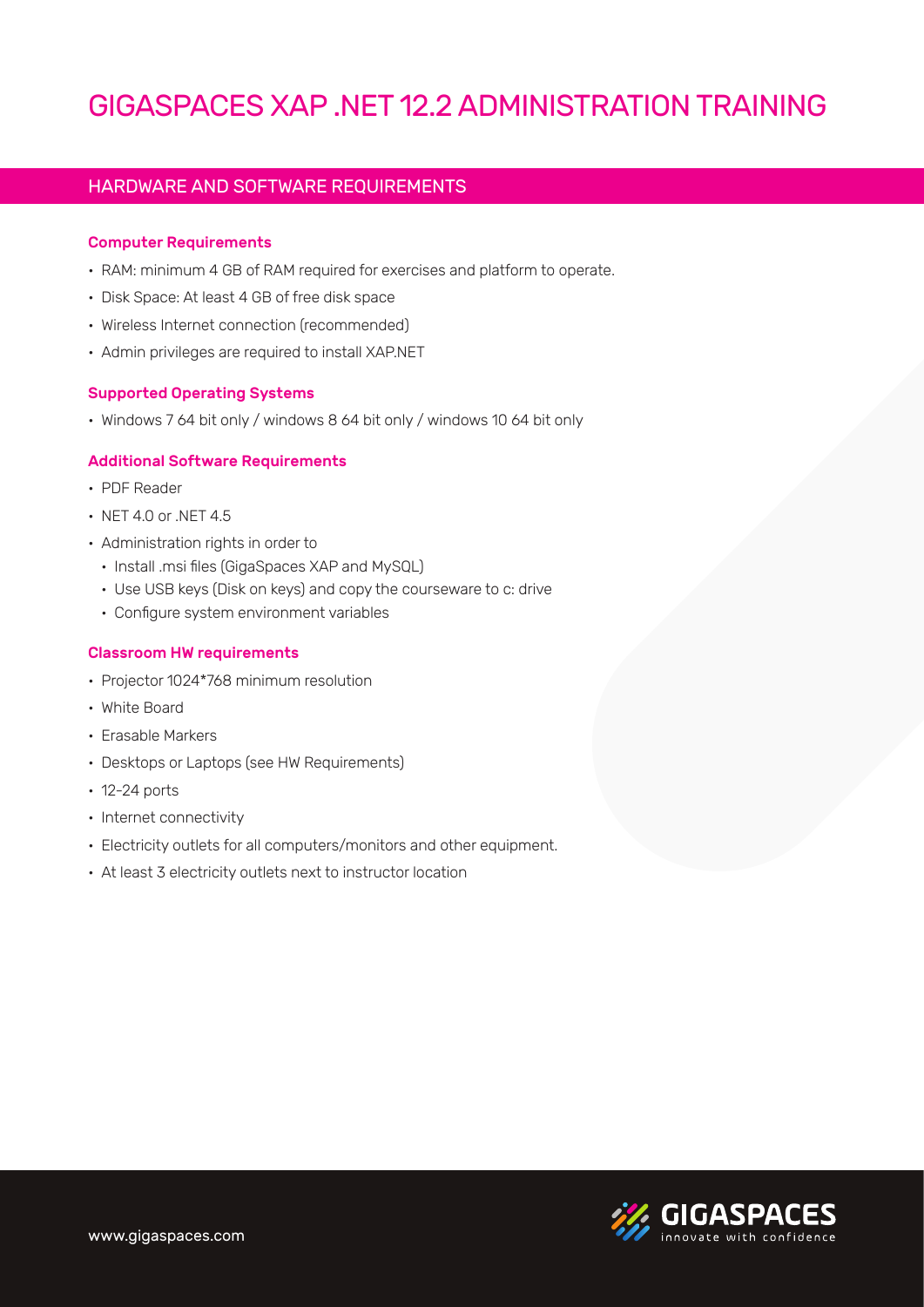### **AGENDA DAY 1**

### Lesson 1 **Course Introduction**  $\odot$  30 minutes

- Course Introduction
- Courseware walkthrough
- Documentation docs.gigaspaces.com
- Lab

#### Lesson 2 **XAP Overview**  $\odot$  90 minutes

- Why XAP?
- XAP Terminology Comparison to Common Platforms and Servers
- XAP Runtime Environment
- XAP Application Components
- Configuring your Environment
- GigaSpaces Management Center
- XAP Web Dashboard
- Lab

### Lesson<sub>3</sub> **Grid Service Runtime Components**  $\circled{}$  75 minutes

- XAP Runtime Environment
- XAP Installation Folders
- Configuring the Runtime Environment
- Lab

### Lesson 4 **Application Level Components**  $\overline{\odot}$  75 minutes

- XAP Application Components
- Space Topologies
- Processing Unit vs. Processing Unit Instance vs. Space Instance
- Processing Units and Space Proxy
- Scaling Your Space
- GigaSpaces Application Lifecycle
- Lab•

### 5 Lesson **Admin & Monitoring Tools**  $<sup>①</sup>$  75 minutes</sup>

- Web Management Console (Web UI)
- Management Center (GS-UI)
- Command Line Interface (gs CLI)
- Jconsole
- Jvisualvm•
- Lab•

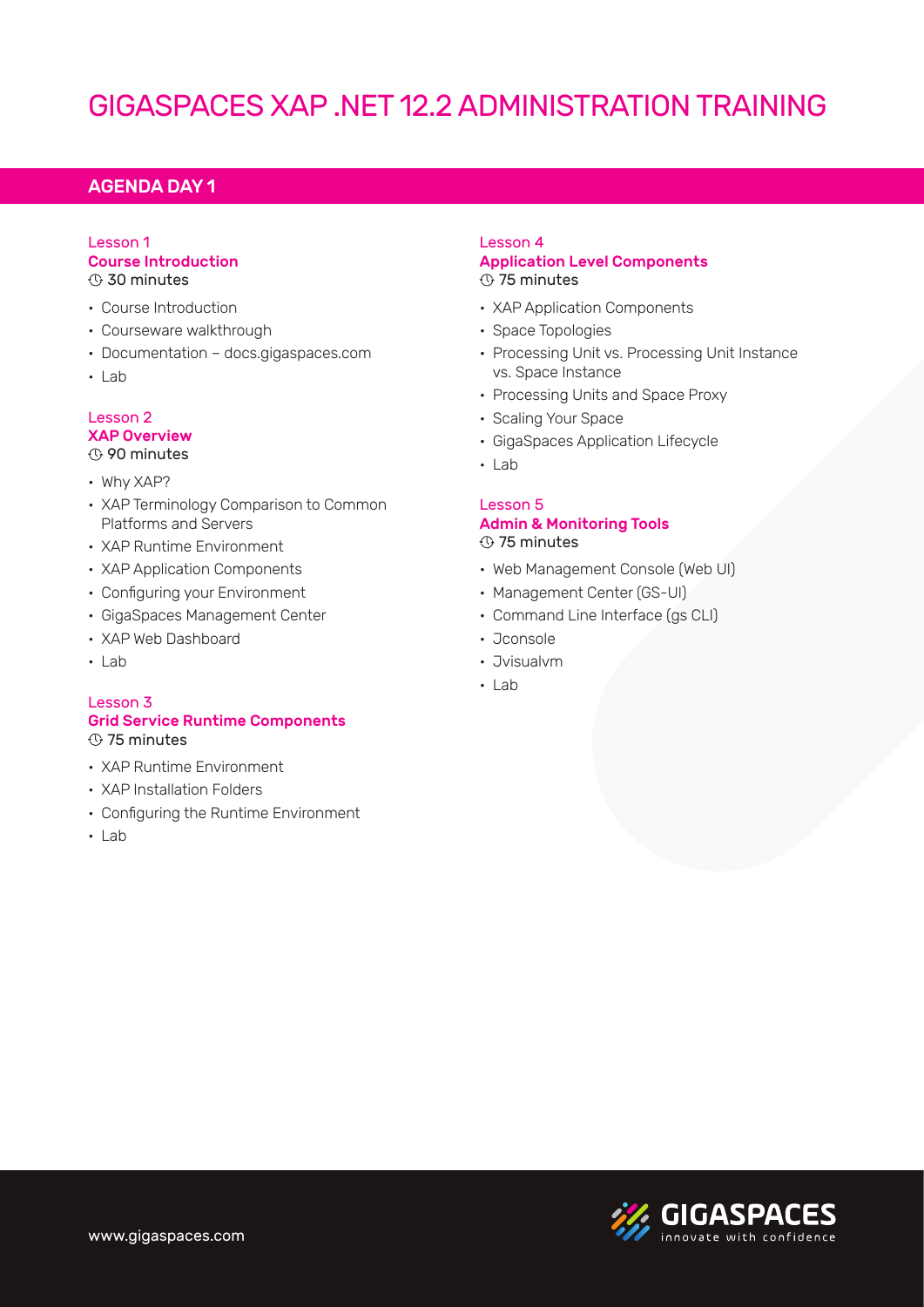# **AGENDA DAY 2**

# Lesson 6

### **Application Deployment (BillBuddy)**  $\overline{\odot}$  45 minutes

- BillBuddy application presentation
- Data Model Basics
- $\cdot$  lab

### Lesson<sub>7</sub> **Grid Service Runtime Environment**  $<sup>0</sup>$  100 minutes</sup>

- Grid Component Interaction
- Processing Unit Deployment
- How High Availability Works
- Primary Backup Communication
- Space Proxy Failover Process
- Lab

### Lesson 8 **SLA and Deployment Considerations**  $\odot$  100 minutes

- SLA configuration options
- Avoiding big jars deployment
- Rolling Server Patching
- Hot Deployment
- Split Brain
- $\cdot$  Lab

### Lesson 9 **Administration API and Alerts**  $\odot$  30 minutes

- Administration and Monitoring API
- Alert API
- $-$ lab

### Lesson 10 **Logging and Monitoring**  $\odot$  45 minutes

- Logging
- Collecting Dump
- Monitoring Statistics
- Lab Logging Capabilities
- Lab Memory Troubleshooting